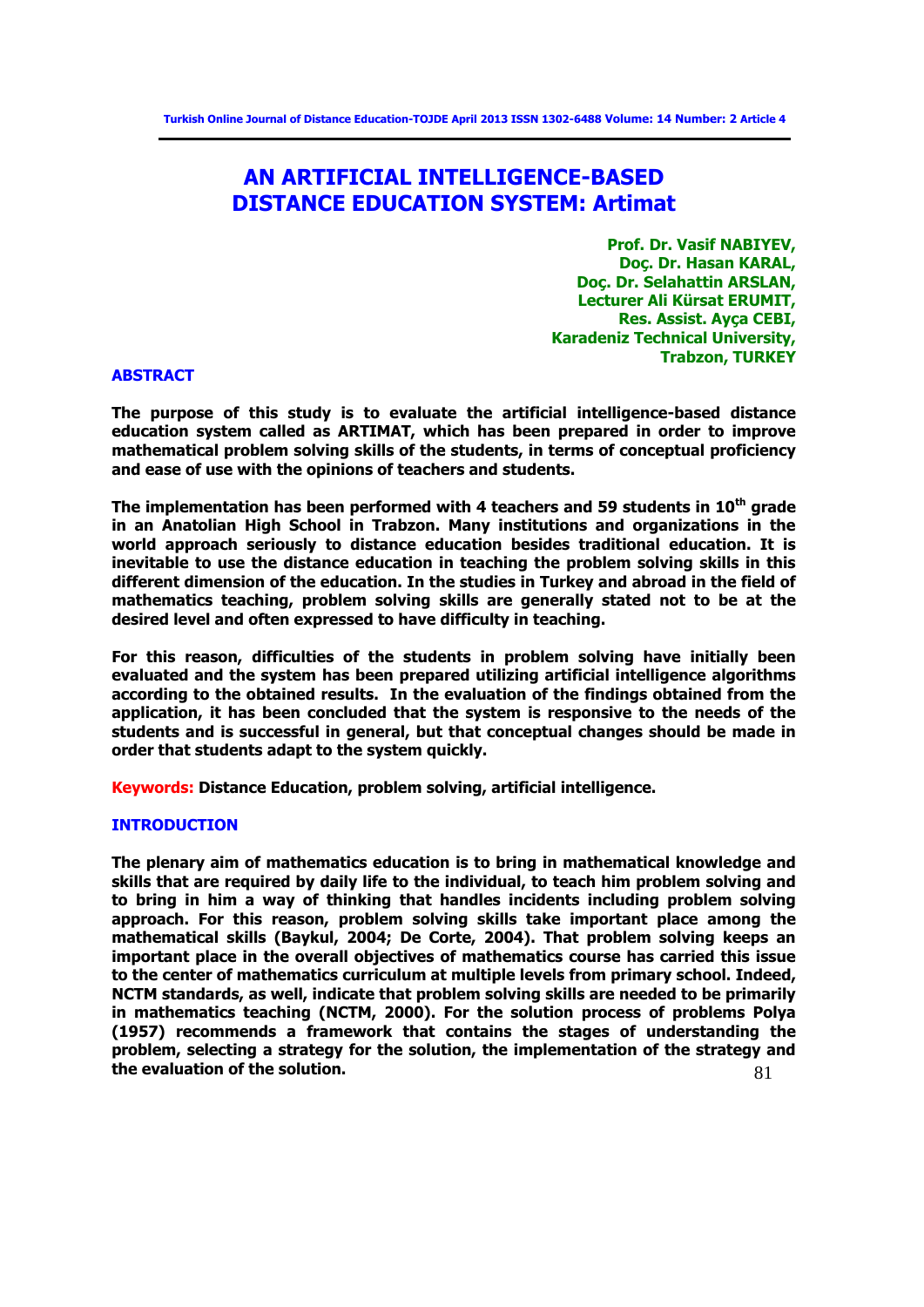**Within this framework in many studies students are indicated to encounter a number of difficulties in understanding the concepts that problems include and the relationships between the concepts while they are solving problems (Ben-Hur, 2006; Chiu & Klassen, 2008; Inzunza, 2006; Simon et al., 2004; Vicente, Orrantia & Verschaffel, 2007). According to Polya, one of the most important causes of these difficulties is that students do not perceive problem solving as a gradual process. This opinion is supported by some studies.** 

**Therefore, mathematics educators have a consensus on developing students' problemsolving skills and on issue that education should be prior aim (Cai, 2003; Karataş & Güven, 2004). For this reason, problem and the structure of problem solving, and increasing the success in problem solving is an issue studied by many educators and psychologists (Cai, 2003; Kılıç & Samancı, 2005).** 

**In addition to many teaching methods, applications using computer technologies keep an important role in these studies.** 

**Now, many institutions and organizations in the world are seen to approach seriously to distance education besides traditional education. Especially after equipping universities with computer networks, it has been inevitable for the academic staff of universities to have interest for the distance education as distinct from the traditional education (Pala, 2006). Healing of technological infrastructure for internet-based distance education every day, eliminating of barriers of time and place for education, having opportunity to reach a wide audience and data's being continually updated has made internet-based education attractive (Kantar et al., 2008).**

**It is emphasized in the new mathematics curriculum that student can construct his mathematical knowledge in accordance with the nature of constructivist approach, which is adopted by the program, using the software provided in an interactive way. Students should be encountered problems with different characteristics by analyzing problems that are primarily presented in the computer environment in the context of developing the problem solving skills. To accomplish this, software to enable student to live solution stages by presenting feedback according to the solution of the student is needed. Of course, programmability and availability of the software is also associated with the chosen topic.** 

**As computer does not have the possibility to think and make decisions in the proficiency of human, it is being usually worked on issues which are possible in terms of viability. Motion problems have an important place among the topics of mathematics curriculum related to problem solving due to that they contain questions of different types, the use of different solution ways and non-routine problems. Therefore, presentation of motion problems by an expert system in a way that they provide student to live problem solving processes will be a usable example in the field.**

**"Expert Systems" is a software system that models the processes of judgment and decision-making of one or many people who are experts in a particular subject. Man acquires new knowledge throughout his life, deepens his views over time, changes and matures. Similarly, expert systems can broaden knowledge base and get rid of rewriting of the programs in the attachment of information. To be named a system as an expert system, it should have the abilities of detecting the errors of the user and directing the user by finding the mistakes (Nabiyev, 2005).**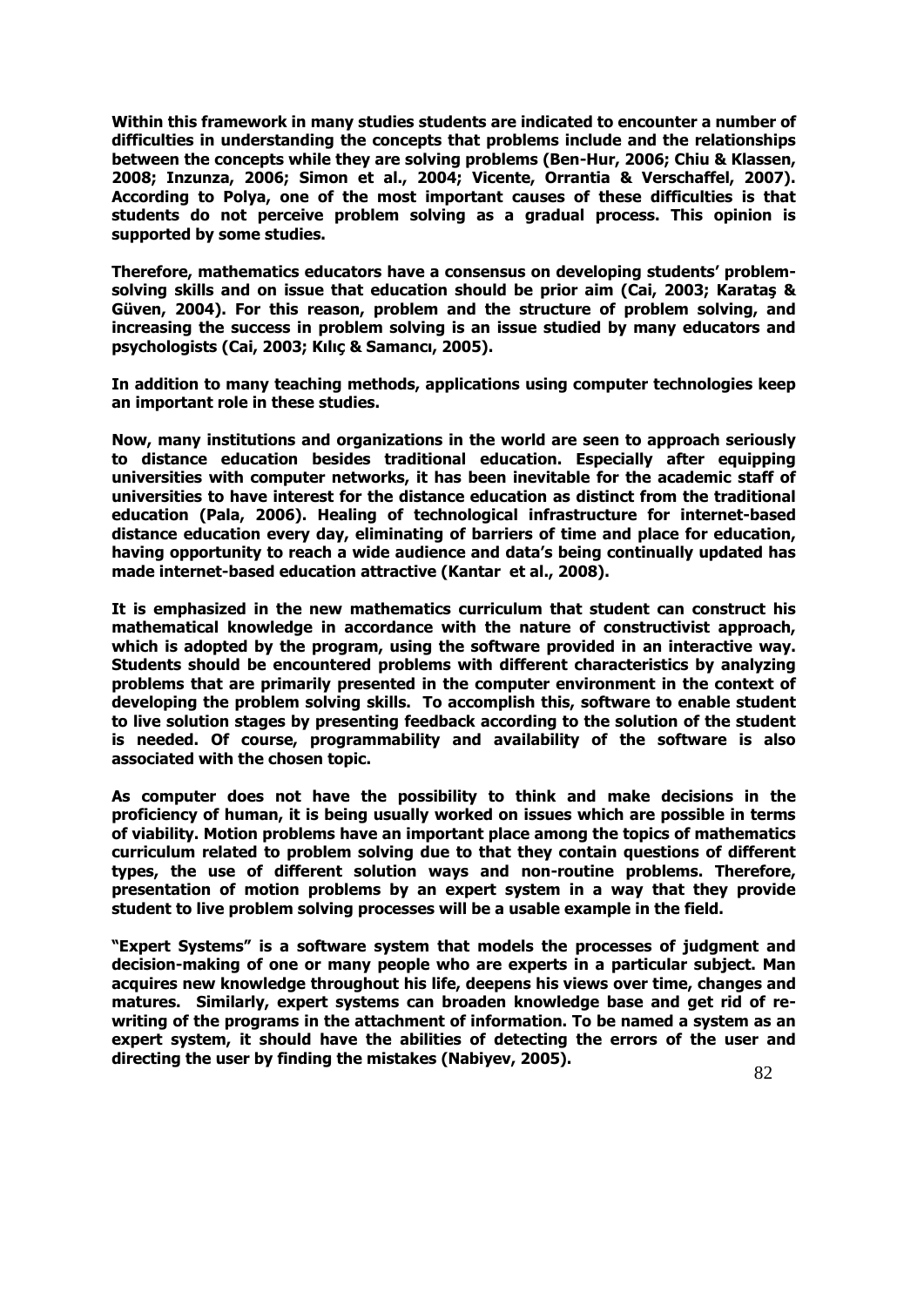**For this purpose, the present database of the expert system can be broadened according to the needs. In addition, the system can make logical deductions and it can be updated by field expert. In the light of given data, the purpose of this study is to evaluate the expert system called as ARTIMAT, which has been prepared in order to perform an education in which problem solving process gains importance to improve problem solving skills of the students and logic of problem solving is taught through a computer, in terms of conceptual proficiency and ease of use with the opinions of teachers and students.** 

#### **MATERIAL AND METHOD**

## **The Expert System Software: ARTIMAT**

### **General structure of ARTIMAT**

**The general appearance of designed system is given in Figure: 1 The system has been designed in different modules for different types of users in it.** 



**Figure: 1 General Structure of the System**

**The system includes two different modules for two types of users, teacher and student. Different interfaces are opened in the entries of teacher and student in the system.**

|                              | Problem Çözmenin Öğretimi Amaçlı Yapay Zeka Tabanlı Sistem                                                                                                                                                                                                                                          |                                      |
|------------------------------|-----------------------------------------------------------------------------------------------------------------------------------------------------------------------------------------------------------------------------------------------------------------------------------------------------|--------------------------------------|
| <b>ARTIMATA SITETE GIRLS</b> |                                                                                                                                                                                                                                                                                                     | Türkçe (tr) - Giriş yapmadınız (Giri |
|                              | Kayıtlı Kullanıcılar<br>Kullanıcı adı ve şifrenizle buradan giriş yapınız<br>(Oturum desteği etkin olmalıdır) (<br>Kullaniciadi<br>Sifre<br>Giris<br>Bazı derslere konuk olarak erişebilirsiniz<br>Konuk olarak giriş<br>Kullanıcı adı veya şifrenizi mi unuttunuz?<br>Evet giriş yardımı istiyorum |                                      |

**Figure: 2 Moodle Login Screen**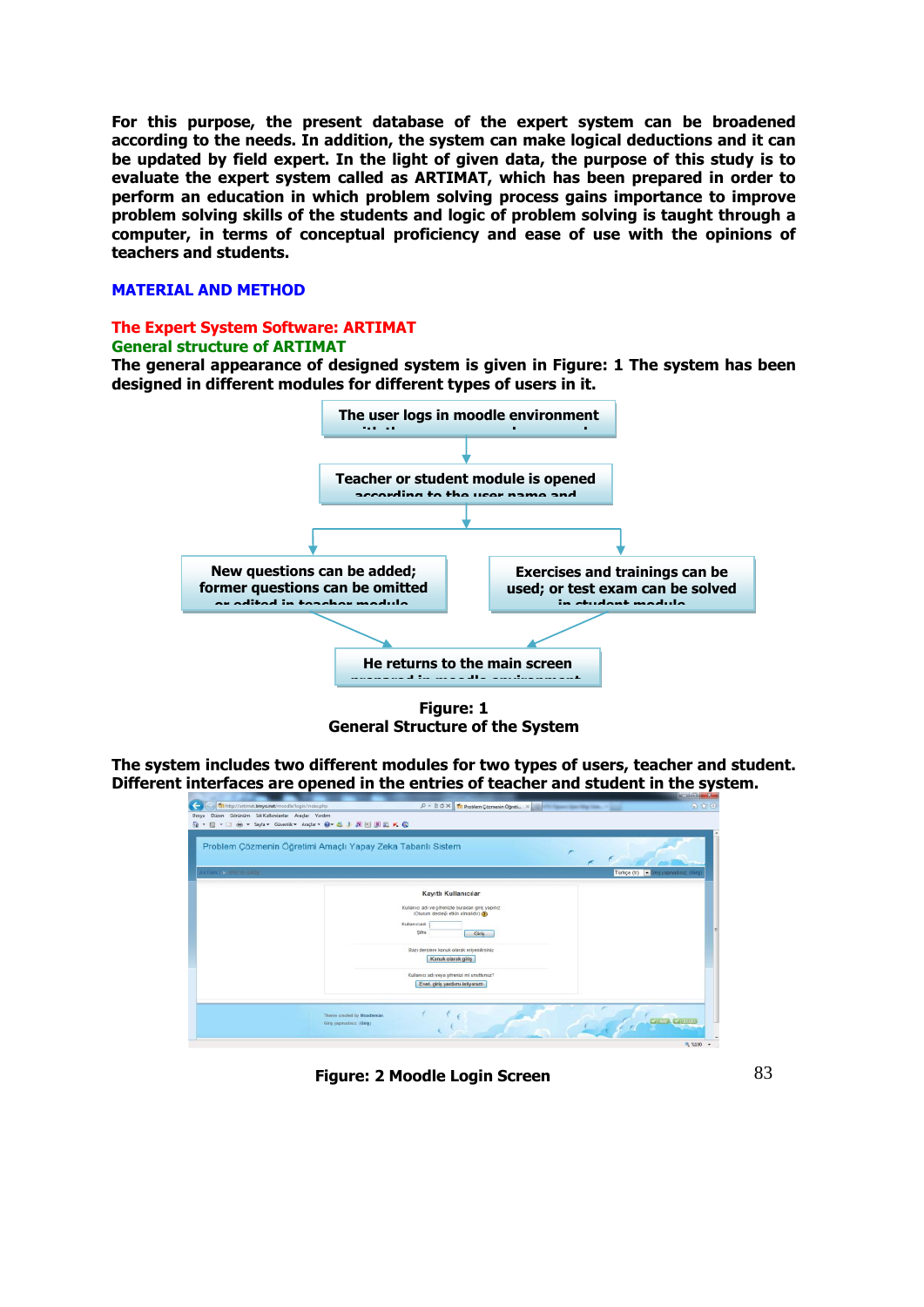**In general; routing is done to teacher or student interfaces according to the user name and password in the entrance with the user name and password in the main screen prepared in Moodle environment. In teacher module, the user can add a new exercise or test problem to the system; can edit and remove former problems. In student module, the user can solve test exam using the education and exercises about motion problems. The schematic representations and explanations of the functioning of both of teacher and student modules are given below.** 

#### **Teacher Module**

**Teacher module (Figure 3) is a module that user can add exercise and test problems, edit or remove former problems in the database when he logs in.** 



**Figure: 3 The General Structure of Teacher Module**

**The user firstly logins to the system through Moodle interface. The user who logins through Moodle interface summons the designed problem solving web page. Moodle forwards the user's information to the page.**

| <b>Tn</b> Matematik: Kişisel profil: Yo $\times$ (c) artimat.bmyo.net/ogrenci.a $\times$ |                                       |                                            | artimat.bmyo.net<br>$\times$     |                  |  |
|------------------------------------------------------------------------------------------|---------------------------------------|--------------------------------------------|----------------------------------|------------------|--|
| C <del>n</del> © artimat.bmyo.net                                                        |                                       |                                            |                                  |                  |  |
|                                                                                          | KONU                                  | Problem Çözmenin Yeni Şekli<br><b>PUAN</b> | <b>HAXXINDA</b>                  |                  |  |
| Aynı Yönlü ve Zıt Yönlü<br>Hareket                                                       | İki Yönlü Hareket<br>Label            | Parametreli İkili Hareket                  | Parametreli Tek Yönlü<br>Hareket | $\overline{a}$   |  |
|                                                                                          |                                       | <b>GIRIS VERILERI</b>                      |                                  |                  |  |
| <b>SORU METNÍ</b>                                                                        |                                       |                                            |                                  |                  |  |
|                                                                                          | <b>Problem in power a</b><br><b>O</b> | ZORLUK PÜZEYİ<br>lo                        | <b>GORDHUM PUANI</b><br>$\circ$  |                  |  |
| Aughre Gittateri Yohan                                                                   |                                       |                                            |                                  |                  |  |
| form.<br>Toylan Yol                                                                      | <b>lo</b>                             | $\Box$<br>$\Box$                           |                                  |                  |  |
| Augkann Giltitleri Yolkann Tim                                                           | <b>lo</b>                             | $\Box$                                     |                                  |                  |  |
| Youtan Farm<br>August Helm Toplan                                                        | lo                                    | $\Box$                                     |                                  |                  |  |
| Anglana Karyanyara Ginesi                                                                | $\overline{\bullet}$<br><b>lo</b>     | $\Box$                                     |                                  |                  |  |
| 1. Assum Gibball You                                                                     | $\Box$<br>$\overline{\bullet}$        |                                            |                                  |                  |  |
| 1. Associates                                                                            | $\Box$<br>$\overline{\bullet}$        |                                            |                                  |                  |  |
| 1. AugusCitation                                                                         | <b>lo</b>                             | $\Box$                                     |                                  |                  |  |
| 2. Aus = Gitter Yol                                                                      | $\overline{0}$                        | $\Box$                                     |                                  |                  |  |
| 2. Assetter                                                                              | $\overline{0}$                        | $\Box$                                     |                                  |                  |  |
| 2. Australia Sine                                                                        | $\overline{\bullet}$                  | $\Box$                                     |                                  | Öğrencinin ID ci |  |
|                                                                                          |                                       | <b>GORINUKAYPET</b>                        | <b>HESAPIA</b>                   | <b>LISTELE</b>   |  |

**Figure: 4 The Screen of Teacher Module**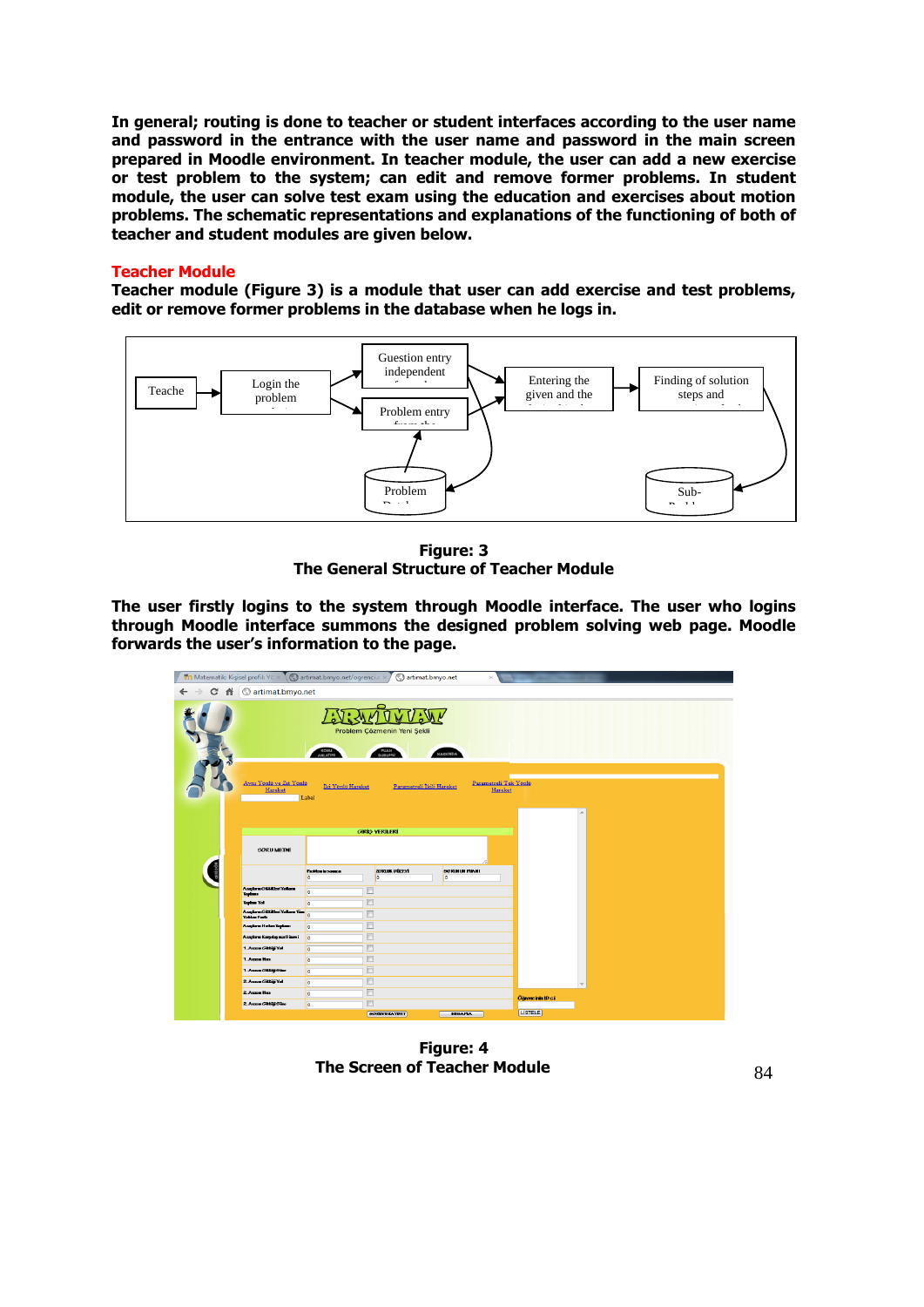**The problem that was recorded in teacher module is automatically solved by computer with a model using the methods of forward chaining and backward chaining that take an important place in artificial intelligence applications. Forward chaining is the application of inductive approach, towards the result from the data. Backward chaining is the application of deductive approach, directly towards the result. As a result, when the user in teacher module makes a problem input;**

- **Problem is recorded to the Question Database.**
- **The values of all variables in the problem are found and the user is asked to select the unknown –the result of the problem-**
- **By the help of backward and forward chaining methods, the result of the problem and the solution ways are determined.**
- **By transforming the result and solution ways to sub-problems step by step, they are recorded to the Sub-problem Database.**
- **In this way, the system makes problems ready to ask the students.**

**If the user wants to operate on a problem that was formerly entered into the Question Database, he can make necessary arrangements by summoning the related problem from the database this time and then the system makes the problem ready to ask students by following automatically the steps in problem input when the user confirms the problem.** 

### **Student Module**

**Student Module (Figure: 5) is the module in which the user can watch the lecture of the subject, can access the problem solving system or can have test exam when he logs in.** 



**Figure: 5 General Structure of Student Module**

85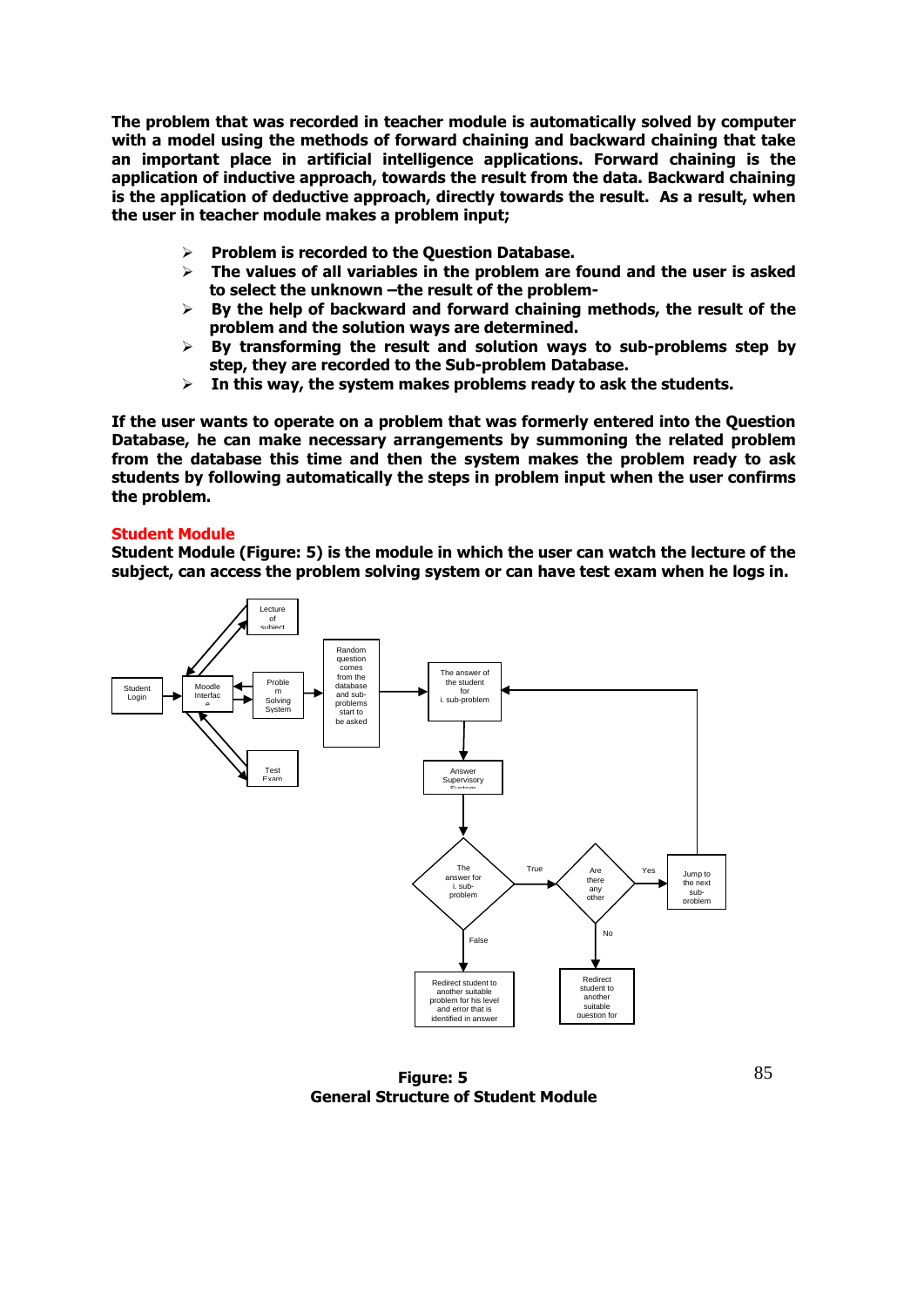

**Firstly, the user logs in to the system via Moodle interface (Figure: 6).** 

**Figure: 6 Student Module Moodle Screen**

**The user who logs in to the system via Moodle interface summons the page of lecturing, designed problem solving web page or test exam page (Figure: 7). The data of the user who summons the page is forwarded into the page that pops up by Moodle.** 



**Figure: 7 Problem Solving Screen**

86 **The user can use lecturing page, or can enter problem solving system, or can use test exam independently of one another. If the user logs in to Problem Solving System; by starting to work initially with a moderate random question from the pool of questions that are grouped according to the level of difficulty, the system makes routings according to the level of the user.**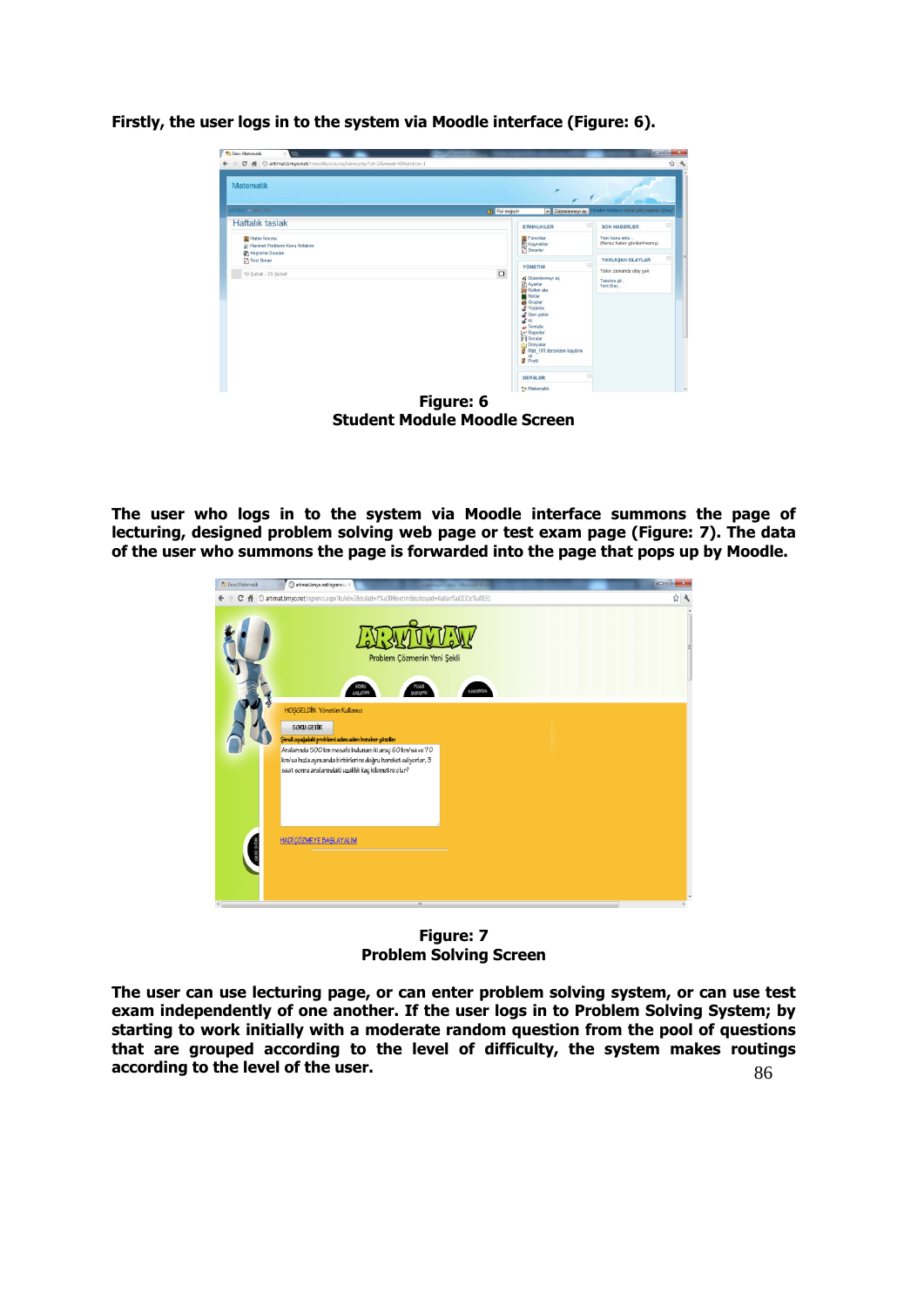**The system makes this routing by asking sub-problems to the user for every step of the process and compares the answers of the user in each step with its own results. If the user gives correct answer for sub-problem, the system directs the user one at a time to the next step until finding the final result.** 

**If the answer is wrong, it wants the user to give a new answer alerting with a message that is appropriate for his answer. If the user gives wrong answer again, the system asks an easier question after being convinced that the question is too hard for the level of the user. The difficulty level of the questions increases as long as the user correctly knows the final results of the problems and decreases if the user gives wrong answers to them. The user can leave the system at any stage. All the steps of the students in problem solving whether they are right or wrong, time that is spent to solve the problem, access date to the system, the number of problems that they have solved wrong or right and total scores are kept in the system.** 

**Students do not have to necessarily follow the operation steps. Students can try forward steps in the way they want or, they can complete the solution by pressing "I FEEL LUCKY" button entering the answer to the area that is allotted at the beginning of the operation when they find the result or by entering the result at any time after the starting for the solution.** 

### **RESEARCH MODEL**

**Mixed research approach, in which qualitative and quantitative approaches were used together, has been preferred in the research (Cohen & Manion, 2000; Miles & Huberman, 1994). The opinions of both students and teachers have been taken in order to develop the expert system named ARTIMAT in terms of conceptual proficiency and ease of use in the study. However, academic successes of the students in implementation groups have been compared statistically by taking their mathematics examination marks for the first term of the academic year of 2011-2012.** 

### **Performing the Implementation**

**The implementation, which was conducted in order to evaluate the system, has been performed with 4 teachers and 59 students in 10th grade in an Anatolian High School in Trabzon. ARTIMAT system has been implemented for both two groups for three weeks for two hours in each week in computer lab and in a way that each student has used his/her own computer.** 

### **Data Collection Tools**

**The data has been collected from implementation groups in three ways: success grades of mathematics course, teacher interviews and student interviews. Written interview forms have been prepared in order to get students' opinions and thoughts about the system. The questions asked in the interview forms are given below.**

- **Which one of the features of the system did/didn't you liked most?**
- **Did the system be helpful for your problem solving process? Can you explain?**
- **Did you like the visual design of the system? What are your thoughts in terms of its being better?**
- **Did the system change your point of view on problem solving? (Positive/negative)**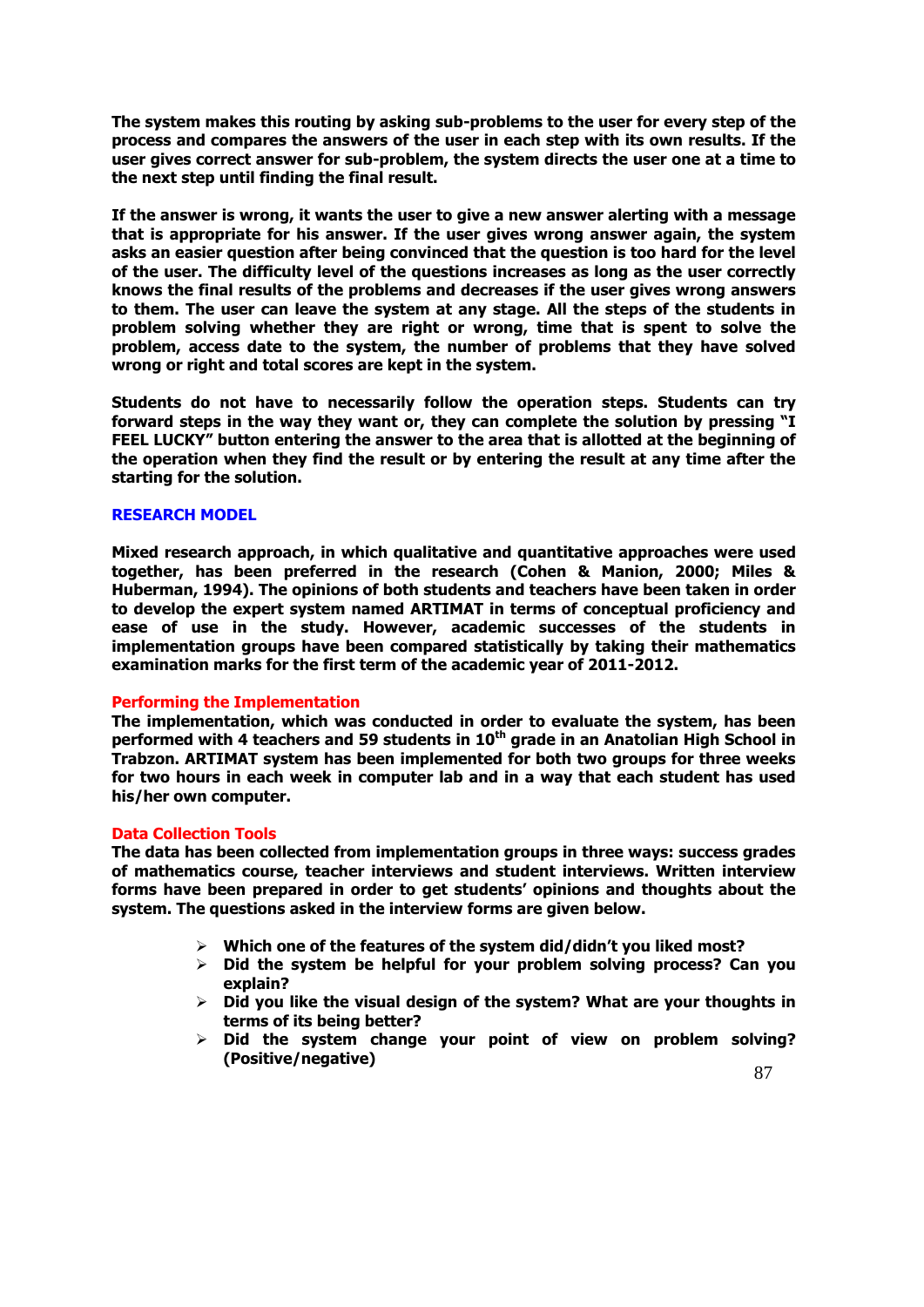- **What are the features of system the easiest to use? Can you explain?**
- **Are there any sections that you have had difficulty to use the system? What are they? Can you explain?**
- **What are your opinions and suggestions about the system?**

**Teacher module and student module have been introduced to teachers in order to evaluate ARTIMAT system, and they have been provided to use it, and then their opinions have been taken with semi-structured interviews. Questions asked during the interview are as follows:**

- **Which one of the features of the system did/didn't you liked most?**
- **Do you think this system can help students develop their problem solving skills?**
- **Can you compare the system with pencil and paper environment in terms of usability during problem solving process?**
- **Do you evaluate the usefulness of the system during transferring the problem (during the writing of the problem) into computer environment?**
- **Did you like the visual design of the system? What are your thoughts in terms of its being better?**
- **Do you think that the system is successful in terms of finding the steps to follow in the solution of the problem?**
- **Do you think that the system may be able to find all possible solution ways?**
- **Do you think that the system can do a complete routing for student during problem solving?**
- **What are your opinions and suggestions about the system?**

### **Analyzing the Data**

**T-test has been implemented in order to see the academic successes and statuses according to each other of the students in implementation groups by taking their mathematics examination marks for the first term of the academic year of 2011-2012.** 

**By the help of this way, it has been checked whether their academic successes and gender factors in mathematics course were determinant. Interview data has been made transcript by the researcher. The obtained raw data has been initially transferred to writing in accordance with qualitative research techniques by reading one by one and then, the encodings have been made using expressions for determining the main theme of the opinions that the participant wanted to indicate.** 

**As a result of inferences from the encodings, the opinion, which participants wanted to indicate, has been reduced to a form that could be summarized with a few words and themes have been generated (Miles and Huberman, 1994).** 

**The data has been read at different times by different people for the reliability of the encoder and encoding, it has been detected that it was encoded similarly. Glesne and Peshkin (1992) reported that sharing the studies that were obtained from qualitative researches with people who were experts on qualitative researches and receiving feedback from them would increase the reliability of the research.**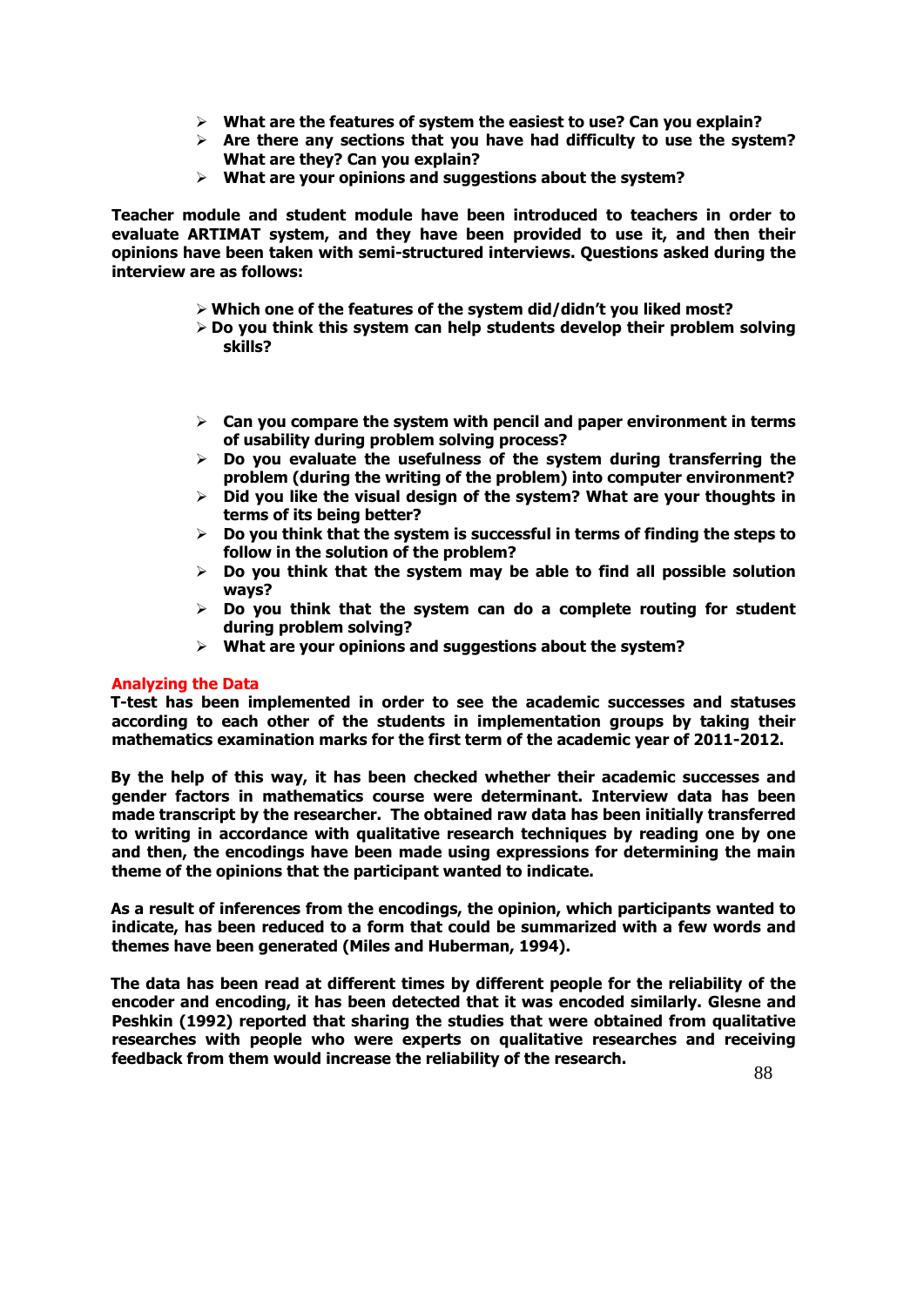**Also in this study, excerpts have been made from the opinions of students and teachers in order to increase the inner reliability and the validity of research findings.** 

### **FINDINGS**

#### **Mathematics Success Status of the Groups**

**T-test results of the students in groups in the application according to their grades and genders are given in Table: 1 and Table: 2 by taking their mathematics examination marks for the first term of the academic year of 2011-2012.**

# **Table: 1 T-test Results of the Students' Mathematics Exam Marks According to the Classes**

|                 | <b>CLASS</b> | N  | Mean    | Std.<br><b>Deviation</b> | Std.<br>Error<br>Mean | ю     |
|-----------------|--------------|----|---------|--------------------------|-----------------------|-------|
|                 | $10-C$       | 30 | 75,5067 | 14,35460                 | 2,62078               |       |
| <b>AVERAGES</b> | 10-A         | 29 | 71,5724 | 14,65291                 | 2,72098               | 0,302 |

**As can be seen in Table 1, there is no significant difference between the averages of the classes (p>0.01)**

| Table: 2                                                                       |
|--------------------------------------------------------------------------------|
| T-test Results of the Students' Mathematics Exam Marks According to the Gender |

|                 | <b>GENDER</b> | N  | Mean    | Std.<br><b>Deviation</b> | Std.<br>Error<br>Mean | p     |
|-----------------|---------------|----|---------|--------------------------|-----------------------|-------|
|                 | <b>FEMALE</b> | 47 | 74,2043 | 14,50856                 | 2,11629               |       |
| <b>AVERAGES</b> | <b>MALE</b>   | 12 | 71,1000 | 14,89539                 | 4,29993               | 0,513 |

**As can be seen in Table 2 as well, there is no significant difference between the averages of the genders (p>0.01). The results obtained have showed that groups had no differences according to their grades and genders. These findings show that interview data can be assessed without discrimination according to the grades and genders of the students.**

#### **Student Interviews**

**Each student's opinions and thoughts about the system, which they used for 6 hours in total, have been compiled without discriminating grade and gender and, results obtained from these have been given in the basis of interview questions below.** 

**Question: 1**

**Which one of the features of the system did/didn't you like most? Features that were liked in students' answers have been determined as;**

- **Providing individual learning**
- **Being a more instructive and permanent system in mind**
- **Providing the identification of the problem and knowing in-hands**
- **Solving systematically the question step-by-step with a different method**
- **Trying different solution ways by courtesy of the system**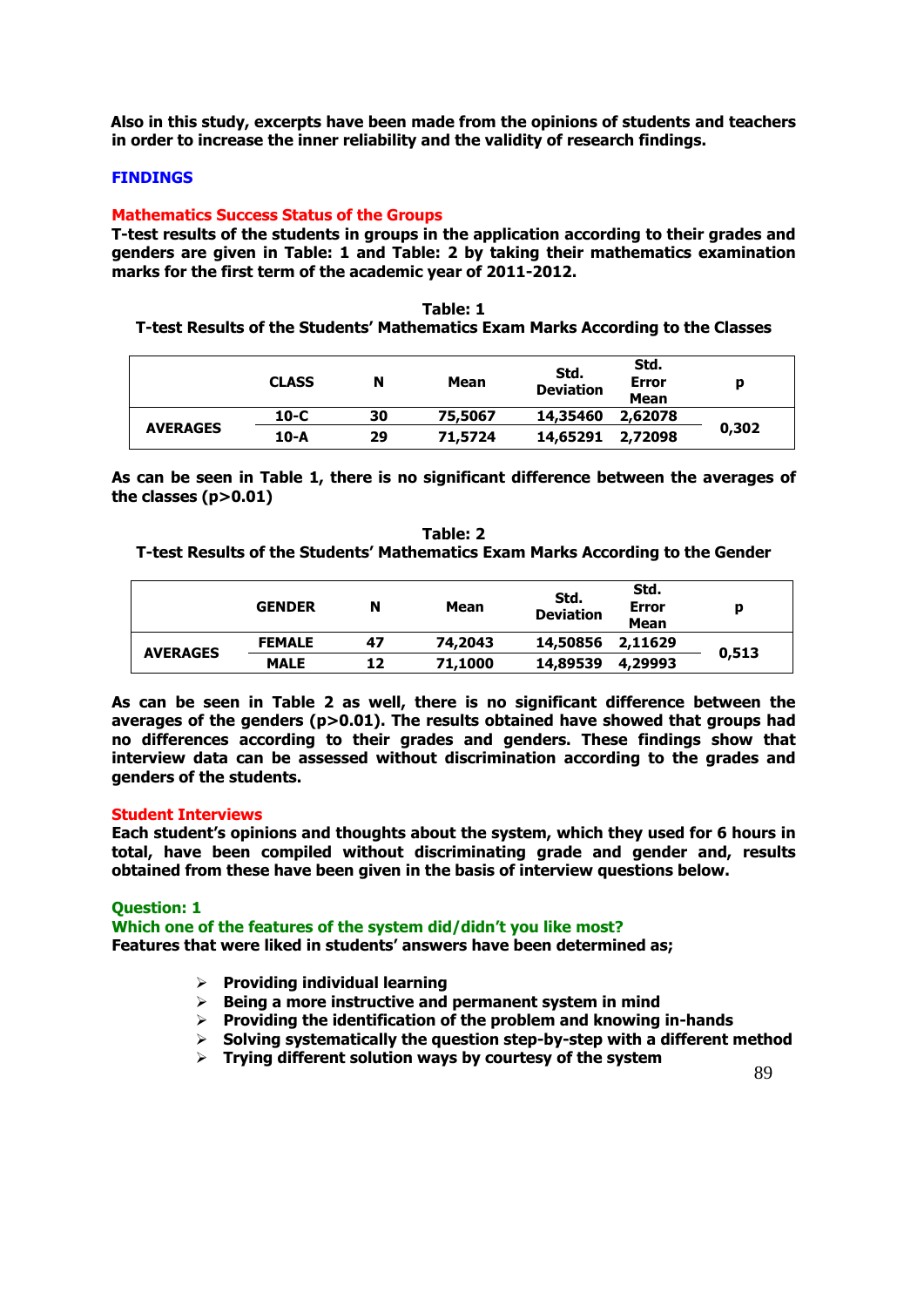- **Being easy to use**
- **Visual design**
- **Feature that students can add photos by creating their own profiles**
- **Students' being able to communicate with each other via the system**

**Features that were not liked in students' answers have been determined as;**

- **Being unable to reach directly to the result**
- **The obligation to follow the steps**
- **Loosing time as there is a different solution way**

### **Question: 2**

**Did the system be helpful for your problem solving process? Can you explain? Students have stated the positive sides of the system as follows;**

- **It shows what should be done in the process of the problem solving**
- **It helps students think on the solution of the problem**
- **It increases the knowledge about the solution of the problems**
- **It strengthens the feature of the judgment**
- **It contributes to the understanding of the problem**
- $\geq$  It makes easier to solve the problem when it is got used to using the **system**
- **It warns when the wrong way of solution is selected**
- **It develops the habit of systematic problem solving**
- **Students have stated the negative sides of the system as follows;**
- **It loses time as it prolongs the process of solution**
- **Students are required to do operations, which they do by formula in short way, step by step in the system**
- **They spend much more time for the questions that they will normally solve in less tim**

### **Question: 3**

**Did you like the visual design of the system? What are your thoughts in terms of its being better? Students have stated in the positive opinions that;**

- **The system is useful, can be reached quickly and conveniently and, its design is simple at the same time**
- **System deficiencies that are wanted to be completed by the students are;**
- **System should be enlivened with animations on the subject**
- **Page color should be changed**
- **More colorful mathematical symbols should be used in the system**
- **Warnings for students should be more conspicuous**

### **Question: 4**

**Did the system change your point of view on problem solving? (Positive/negative) Students have stated in their answers that;**

> **They can see at which point they have made errors as they have solved the problems step by step**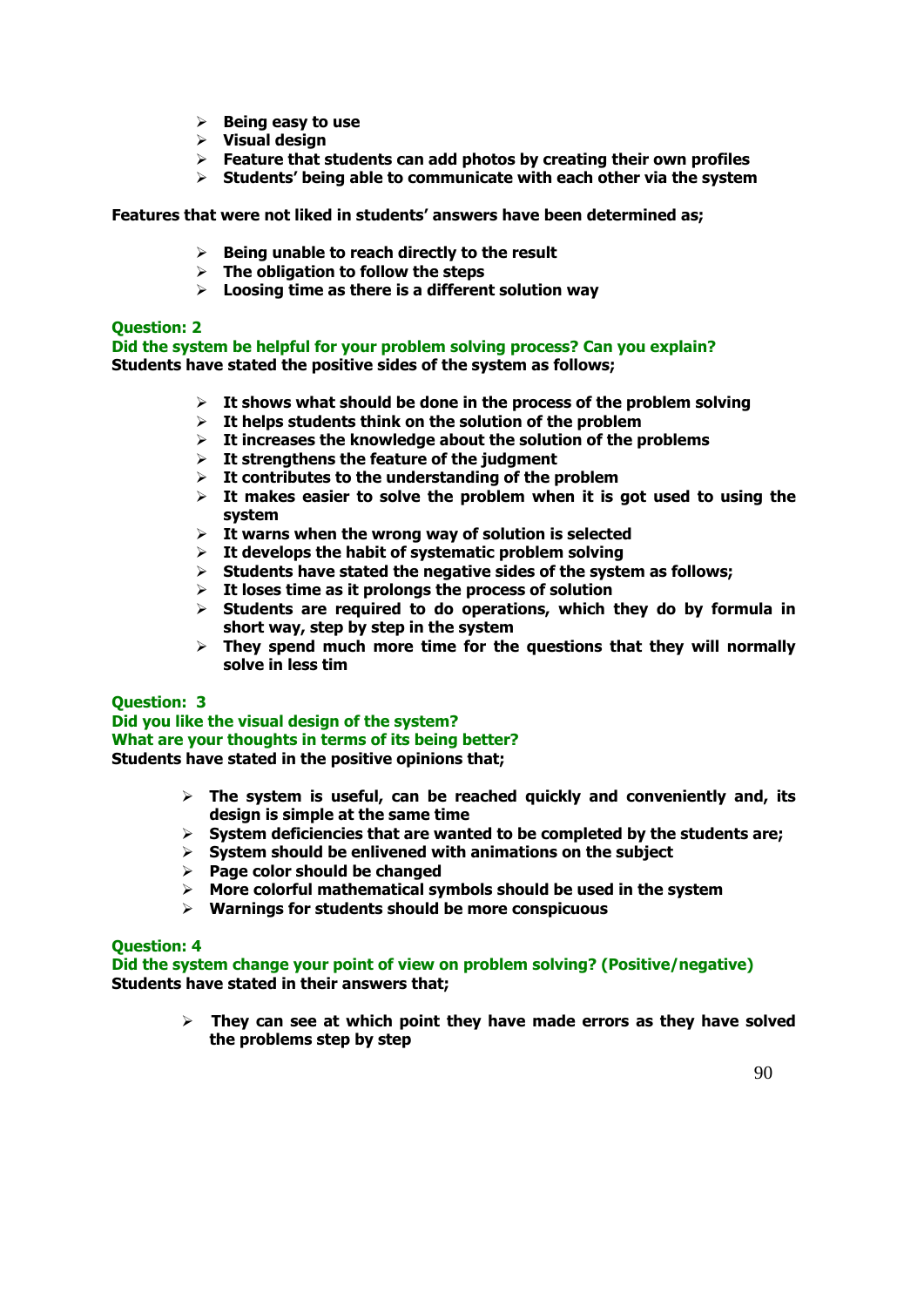- **It is provided to understand the question better to do operations, which they normally try to do in mind without writing the data, by writing in the system**
- **Possibility of making a mistake decreases as they progress step by step to solve problems through the system**
- **The system makes students to think over the problem instead of solving problems with formulas by heart**
- **Solving problems step by step provides them to do operations more accurately**
- **Solving problems in the computer environment makes problem solving process more enjoyable**
- **Solving problems in the system provides a better learning although it takes longer**
- **The system is useful for the development of human brain as it provides students the chance to use different solution ways for students in problem solving and, it can differentiate the monotonous types of question solving**

### **Question: 5**

### **What are the features of system the easiest to use? Can you explain?**

**The majority of the students have reported that the system is easy to use in general.** 

**In addition, the following answers have come;**

- **Given and desired, which are the first phase of the solution of the problem, are written**
- **It is better seen in the table what the given and the desired are**
- **Students can communicate with each other via the system**
- **Problem solving steps can be selected**

### **Question: 6**

### **Are there any sections that you have had difficulty to use the system? What are they? Can you explain?**

**Responses from students focus on certain points. It has great importance for students to use the system easily and efficiently. It is possible with the feedback to develop the system accurately and efficiently.** 

**Although it has been said that the system is generally easy to use according to the responses, the following difficulties have been indicated as follows;**

- **Doing operations step by step seems complicated**
- **I find it hard to choose the solution way**
- **I have difficulty in transferring the operations to the computer**
- **I find it hard to place the data**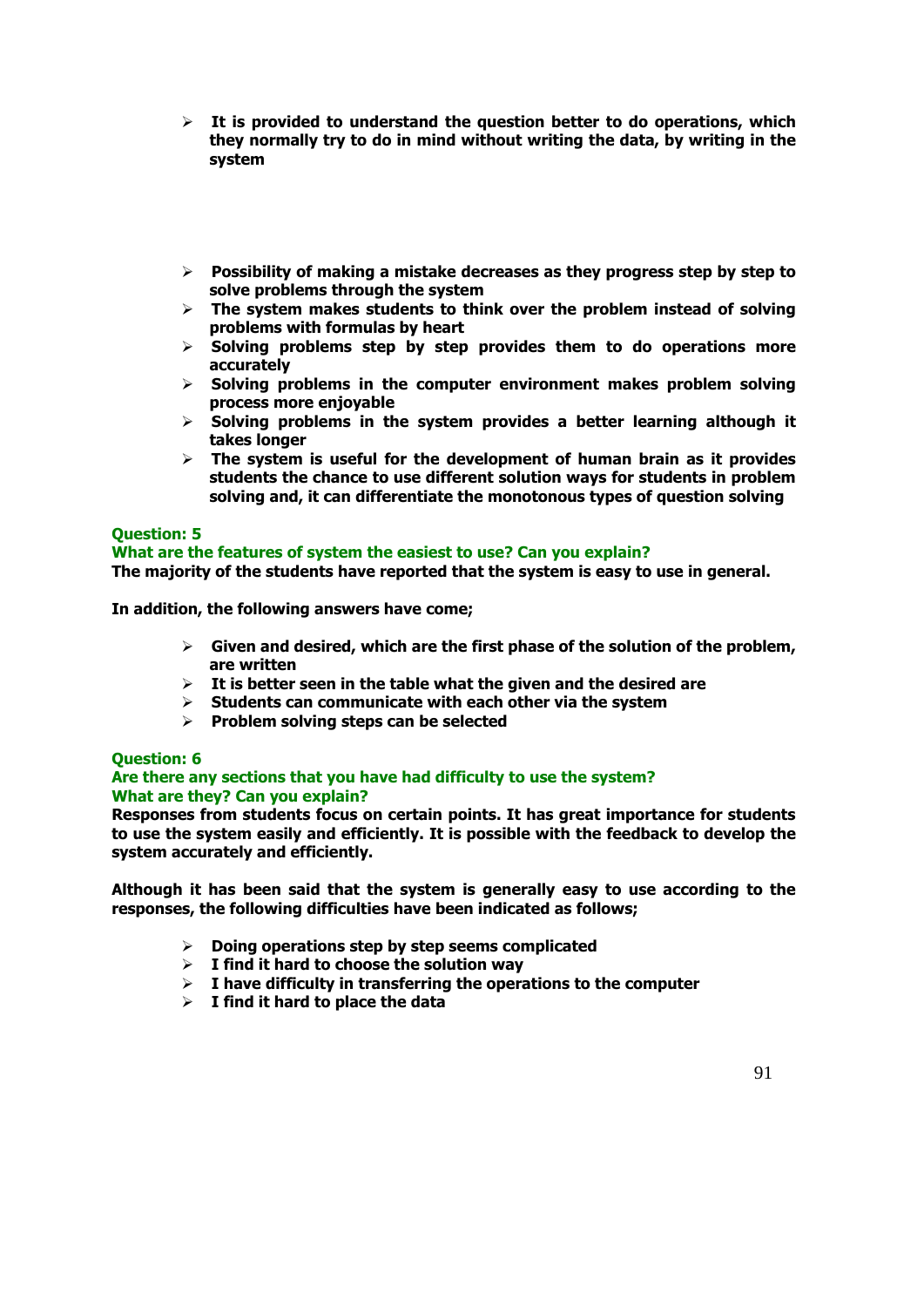**However, these have been stated by only five students but not in general.** 

**The following question has been asked to the students in the oral interviews with them.** 

> **"What is the reason that you have determined as difficulties? Is the system complex or impractical?"**

**The answers are as follows.**

**Student 1: "In fact, the system is as easy when it is got used to but pen and paper is much easier for us. How many of us have solved questions via computer up to now? We are pencil and paper youth."**

**Student 2: "The system could be more useful after a while, but it is unusual. I could not abandon to use pencil and paper."**

**Student 3: "No. The system is easy to use but pencil and paper is faster, we need to pay more attention on the computer."**

**Student 4: "The system does not allow us to pass when we write incomplete information. I have to step by step when I want to write the result directly."**

*Student 5: "The system may initially seem useful, it is unnecessary to do operations step by step in some questions after a while."* 

### **Question: 7**

#### **What are your opinions and suggestions about the system? General answers of the students are as follows;**

- **The system is successful and interesting. It makes the solution more fun,**
- **The system has been crafted well, funny features relevant to mathematics such as games, jokes and etc. can be added,**
- **The intelligence and skill games and music can be added to take mind off,**
- **It should be developed for other types of problems such as pool, percentage and so on,**
- **Actually, it is a nice system, but we attach importance to the result not to the phase. It will be better if it is result-oriented,**
- **The system is nice, but phases should be facilitated,**
- **The main page of the system can be better,**
- **The system should include direct reaching to the solution**

### **Teacher Interviews**

**As a result of interviews of teachers who use the system, the obtained themes are given in Table: 3.** 

**Four teachers who have participated in the interviews are coded as P1, P2, P3 and P4.**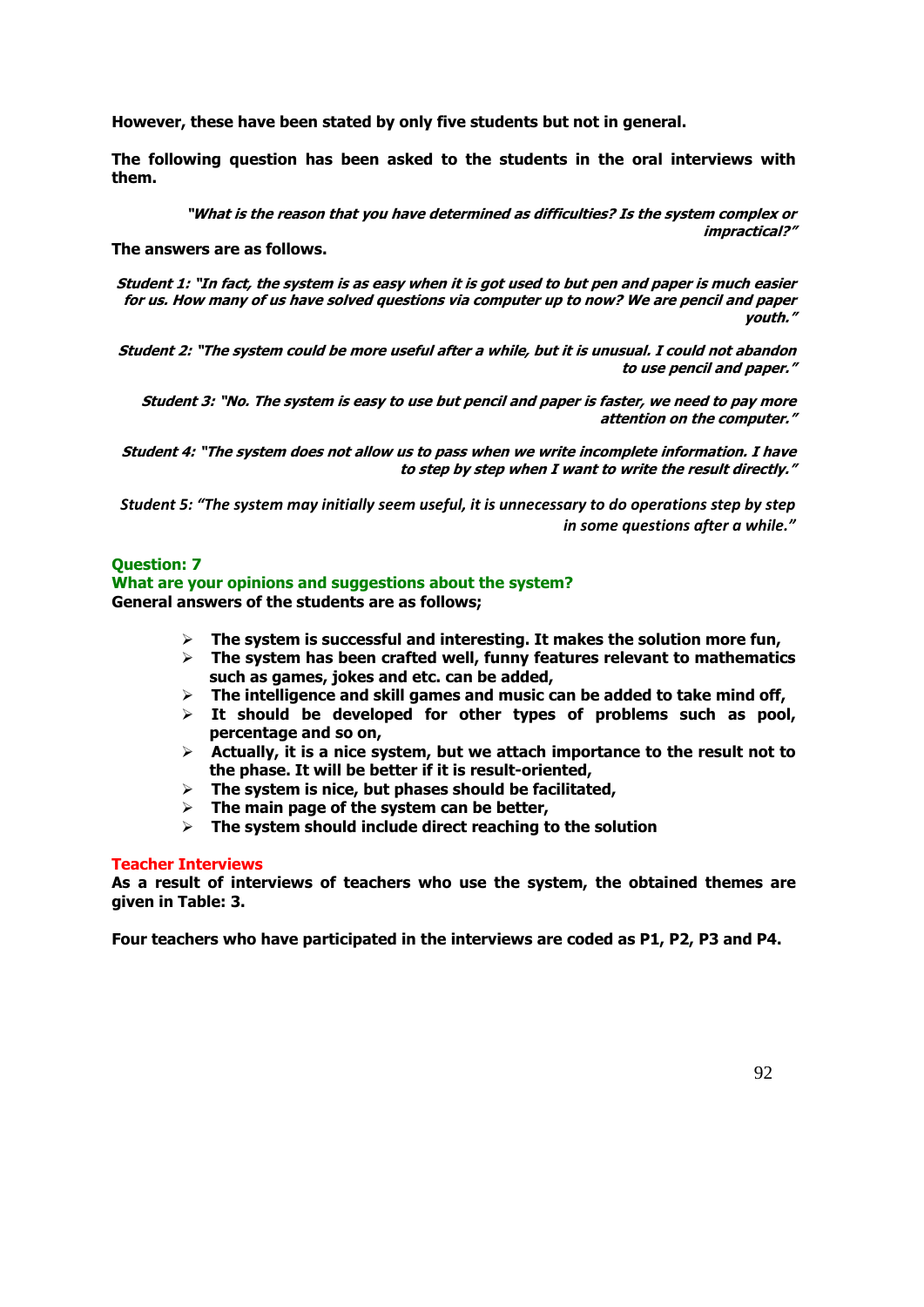|                                                                                                 | <b>P1</b>                                                                                                              | <b>P2</b>                                                                     | <b>P3</b>                                             | <b>P4</b>                                                                                                 |
|-------------------------------------------------------------------------------------------------|------------------------------------------------------------------------------------------------------------------------|-------------------------------------------------------------------------------|-------------------------------------------------------|-----------------------------------------------------------------------------------------------------------|
| <b>Advantages of the system</b>                                                                 | <b>Allowing to write</b><br>the given Providing<br>feedback at each<br>stage (True/False)<br>• Useful for<br>beginners | <b>Routing the student</b><br><b>Providing feedback</b>                       | olving the<br>entered<br>question                     | Giving the<br>opportunity to<br>teacher and student<br>to solve the problem                               |
| <b>Disadvantages of the</b><br>system                                                           | <b>Boring for students</b><br>in advanced grade                                                                        | Visualization should<br>be increased<br>Causative feedback<br>should be given | <b>Boring for</b><br>students in<br>advanced<br>grade | <b>NI</b>                                                                                                 |
| <b>Status of helping the</b><br>development of the<br>problem solving skills                    | • It helps                                                                                                             | It helps                                                                      | It helps to<br>lower grade<br>students                | It helps                                                                                                  |
| The usefulness of the<br>system during transferring<br>the problem into computer<br>environment | • Useful                                                                                                               | <b>Useful</b>                                                                 | <b>Useful</b>                                         | <b>Useful</b>                                                                                             |
| Visual design of the system • It can be better                                                  |                                                                                                                        | <b>Visualization can</b><br>be further increased                              | It can be<br>better                                   | <b>Classic, more</b><br>formal                                                                            |
| Finding the steps to follow<br>in the solution of the<br>problem                                | • Successful                                                                                                           | <b>Partly successful</b>                                                      | <b>Succes</b><br>sful                                 | <b>Successful</b>                                                                                         |
| Status of the system to<br>route the students                                                   | • Partly<br>successful                                                                                                 | Routings are<br>successful                                                    | <b>NI</b>                                             | Routings are<br>successful                                                                                |
| <b>Suggestions</b>                                                                              | $\cdot$ NI                                                                                                             | <b>NI</b>                                                                     | Causative<br>feedback<br>should be<br>given           | it should be<br>enriched with<br>visuals It should<br>be enriched with<br>different types<br>of questions |

**Table: 3 Teachers' Opinions on the System**

**NI: No information**

**In the interviews for the evaluation of the system, teachers state that the system is disadvantageous in some aspects while they find it advantageous in many aspects.** 

**It has been expressed as useful that the given and the desired were asked step by step for the problems in the system, and that feedback was provided as true-false at each stage, that a question, which was entered by teacher, was analyzed and solved by the computer, and that the opportunity to solve different types of questions was given to the students. However, disadvantages of the system have been expressed as that a causative feedback could not be given (information about why it is wrong), that the visualization was weak, and that it might be boring for the students in advanced degrees. The opinions of teachers on these answers have been presented below:** 

**"Requesting the given step by step and providing feedback at each stage is useful for beginner students to this subject… It is initially useful but may be tedious at later stages (P1)."**

**"It is very useful to route the students and to say that the answer is right or wrong after solving the problem but, I think that visual part in the question should be at the forefront. The system should explain why it is wrong rather than saying that it is right or wrong (P2)."**

guestions (P4).<sup>"93</sup> **"In fact, I liked the system… It can be a very useful program. It should be worked on some more. It is program that will help students at each stage even teacher if it becomes a program that can solve much more difficult questions after increasing the degrees of current**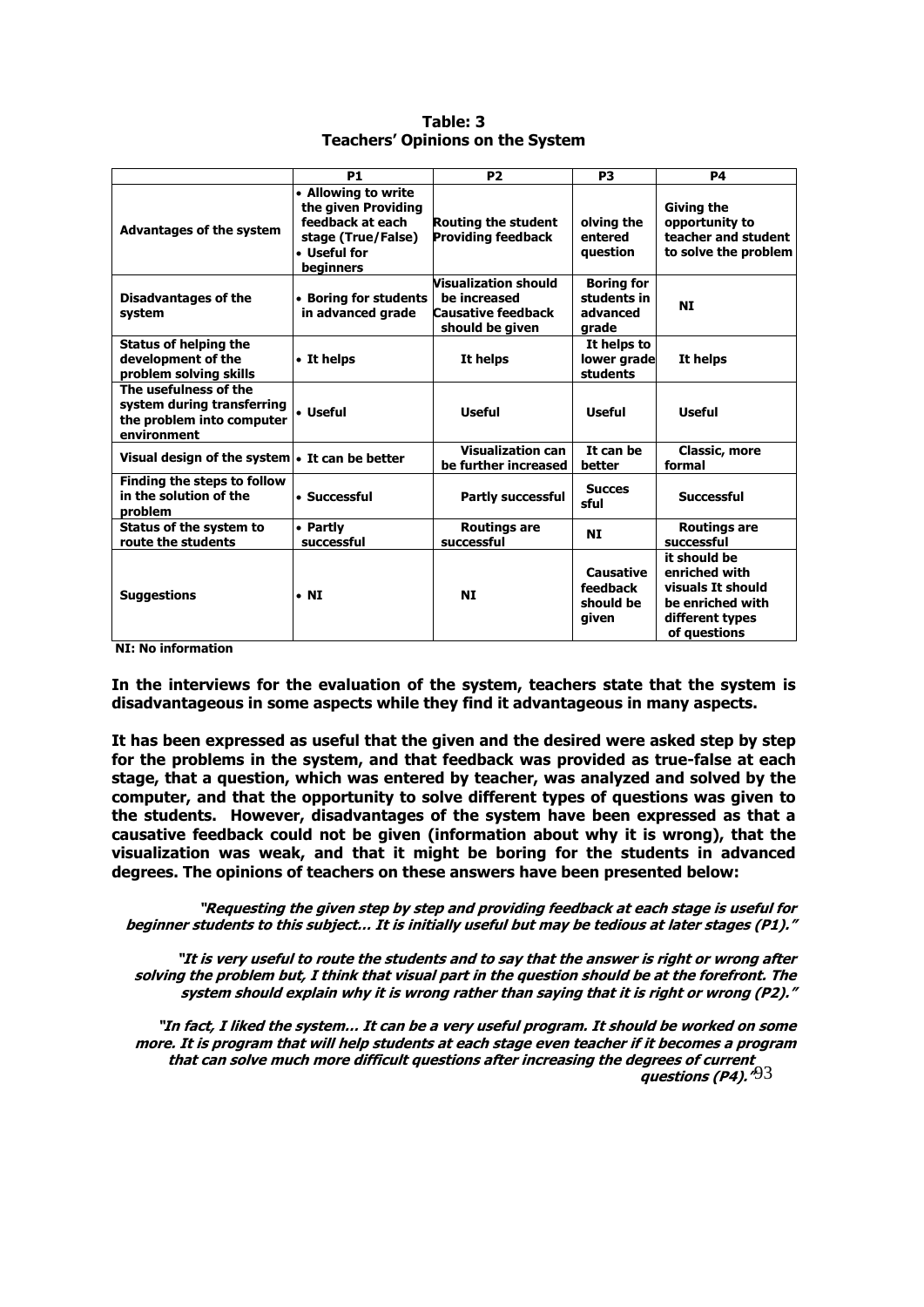**"I like its feature to solve the question. I dislike its feature to be boring for mid-level students. But it is a good system for lower level students who cannot learn (P3)."**

**When they have been asked to evaluate the usefulness of the system according to pencil and paper environment, two of teachers have stated that pencil and paper environment has been more useful. Other two teachers have stated that this might differ according to the ability of student to use computer. Excerpts for this opinion are as follows.** 

**"We learned that it would not be without pencil and paper. It was recorded to our subconscious like that. But I think it will work on the generations who have grown with the computer. Because, they use the computer like pencil and paper (P4)."**

**"Pencil and paper environment is handier. It takes time in the computer. For this reason, pencil and paper is more advantageous after learning the work (P1)."**

**"I think that pencil and paper has an extra sense on human beings. I prefer pencil and paper rather than being on the screen (P3)."**

**"...it may not produce difficulty for students who use computer well (P2)."**

**The interface, which was used in transferring the problem into the system, has been found useful by all teachers. Visual design of the system has not been found satisfying by teachers and it has been determined that editing should have been done.** 

**The opinions about the visual design of the system have been expressed as follows:** 

**"Visual quality may be further improved. The main topics may be more noticeable. Each problem may be in a different color and its solution in a different color. (P2)."**

**"I found it classic. I found it more formal. It may be more colorful. Today's students enjoy more striking, colorful and fun things. It may be supported with shapes (P4)."**

**"I did not like the visual design, that is, the selection of color. The blue color could have been better. Design is good except color. Headings may be given in different color. The main headings could have been a different color (P3)."**

**It has been seen that one teacher found the system partly successful in finding the steps to follow in the solution of a problem in the system while three teachers found it successful. The reason, why one teacher found partly successful, has been seen that the system could not resolve a type of question except the types of question that it solved. Guidance of the students by the system has been found successful by teachers. Teachers' opinions on this issue are as follows:** 

**"...I find the system successful in terms of that it allows working individually and sees own mistakes step by step (P4)."**

**"It is good for the child to solve the question with the guidance of the system. However, it may route the student better to say why he has made mistakes rather than saying that you have made mistake (P1)."**

**"I think that it has made a good routing. At least, it provides systematically step-by-step solution. In this respect, it is good (P2)."**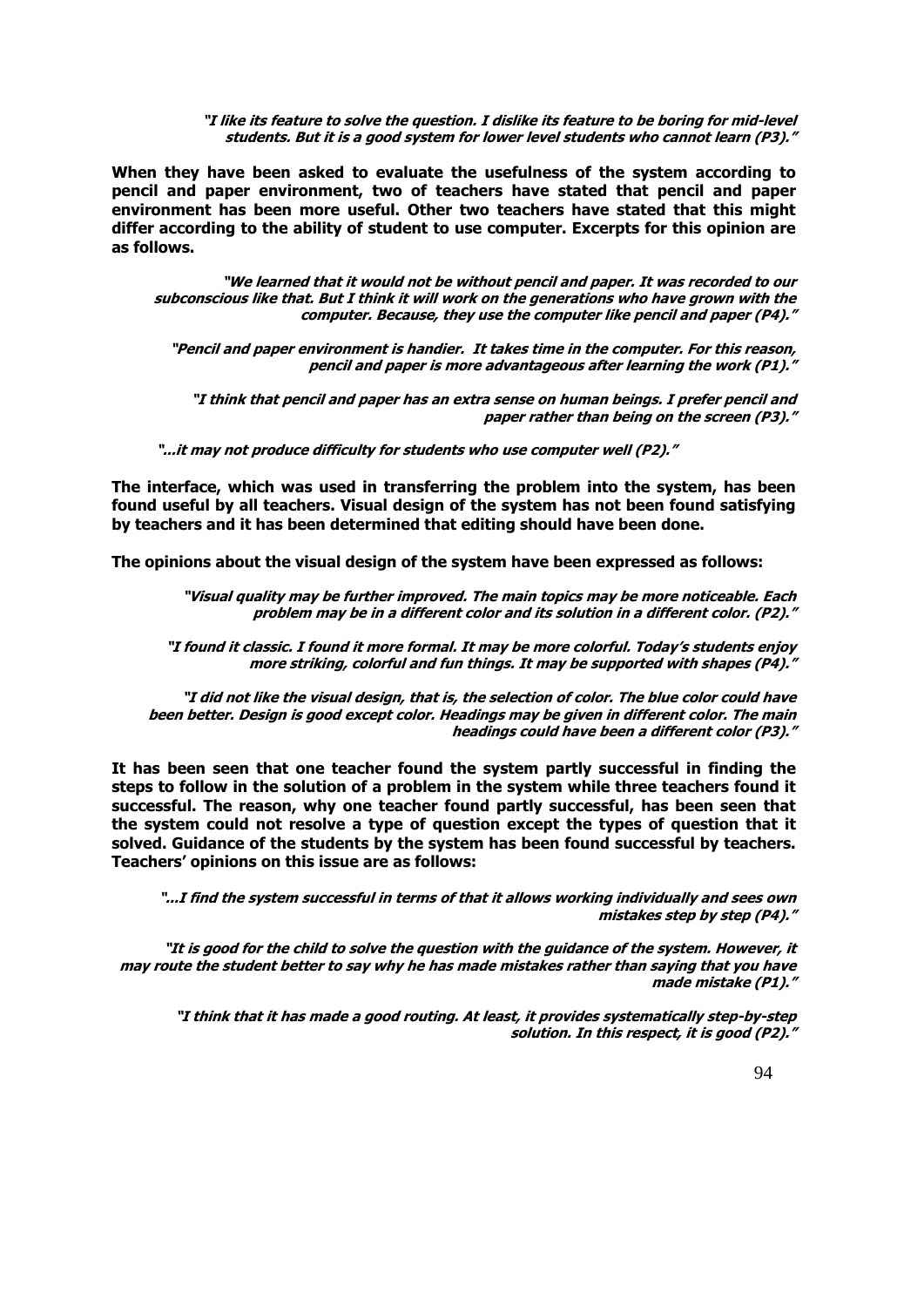**It has been indicated that visual design should be healed and causative feedback should be given in general when teacher suggestions have been taken for the improvement of the system. Opinions on this issue are presented below.**

**"… Let it show the solution of the question at the beginning or during the step rather than saying that you have made mistake (P3)."**

**"Mathematics will be better when it is visually supported. The system should be visualized with shapes (P4)."**

#### **CONCLUSION**

**In this study, the evaluation- of the expert system called ARTIMAT, which was prepared to develop problem solving skills of students, in terms of conceptual proficiency and ease of use with teachers and students' opinions- has been done.By the help of the findings from student interviews, it has been concluded that students used all the features of the system and were satisfied with them, the system contributed to problem solving process in various aspects and, it developed students' points of view for problem solving in positive direction but they experienced time concern due to their habit of going directly to the result as they were exam-oriented.** 

**Although the students were reminded that the time was not a priority and that system was to eliminate the difficulties and shortcomings that they encountered in problem solving, time concern of students could not be eliminated. It has been concluded that the system did not change the students' habits of using pencil and paper, and that they could not give up the habit of using pencil and paper yet although they found the system successful in terms of learning the problem solving. Anyway, the study does not have an aim to eliminate completely the use of pencil and paper that students are familiar since then primary school. The majority of the students have indicated that the system was easy to use in general.** 

**It has been concluded from the findings obtained about the difficulties (which students encountered while using the system) that students were result-oriented and they found it hard to accept a different system as they solved test questions with paper and pencil for the examinations. By the help of findings from teacher opinions, teachers are seen to agree on the opinions that the system will be helpful for the development of problem solving skills of the students.** 

**In addition, some of the teachers have stated opinions on that this system will be more helpful on the lower grade students. By the help of responses, it has been concluded that the system is successful in general but it can be made more useful by doing some revisions in terms of design. In the light of findings and feedback from the students, visual design has been changed, and a more lively and attractive design has been prepared. In the system, a section -where intriguing information, anecdotes and stories in mathematical content and interesting events in the lives of famous mathematicians are described- is being prepared in order to keep students vigilant during problem solving process. Improvements on visual characteristics of the system are still being done.**

**Acknowledgement: This research is supported by The Scientific and Technological Research Council of Turkey (TUBITAK).**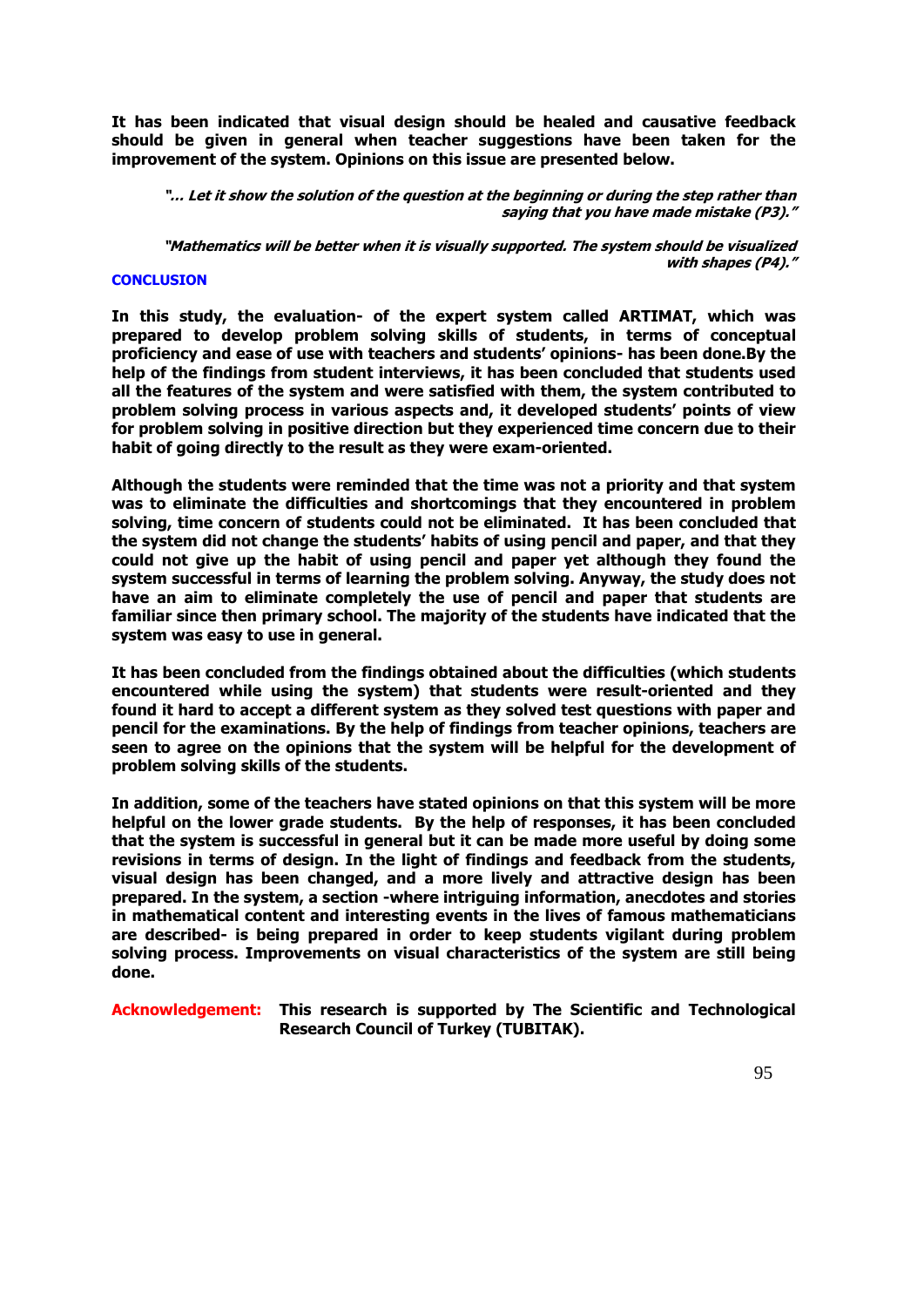### **BIODATA AND CONTACT ADDRESSES OF AUTHORS**



**Prof. Dr. Vasif NABIYEV received BSc. and MSc.degrees in the Faculty of Computing and Informatics from St. Petersburg Electrotechnical University in 1985, and a Ph.D. degree in the Department of Computer Science from Moscow Technical University in 1990. He is currently the Chief of the Laboratory of Artificial Intelligence in the Department of Computer Engineering in Karadeniz Technical University. His research interests are in artificial intelligence, biometry, human-computer interaction, natural language processing, operational research. He has** 

**published over 70 research papers, and authored three university level textbooks titled "Artificial Intelligence: Problems and Methods" (1st ed. 2003, 2nd ed. 2005, 3th ed. 2010, 4th ed. 2012), "Introduction to Algorithms" (2007, 2009, 2011) and, "Combinatorial Algorithms" (2007, 2009, 2011)**

**Prof. Dr. Vasif NABIYEV Karadeniz Technical University, Computer Engineering Department, Trabzon, TURKEY. Email: [vasif@ktu.edu.tr](mailto:vasif@ktu.edu.tr)**



**Hasan KARAL was born in Trabzon, Turkey, in 1969. He graduated from Karadeniz Technical University, Faculty of Engineering, Department of Electrical and Electronics Engineering in 1990. In 1993, he received his M.S and in 2000 he received his Ph.D. from Karadeniz Technical University, Graduate School of Natural & Applied Sciences, Department of Electrical and Electronics Engineering. He is chair Karadeniz Technical University, Fatih Faculty of Education, Department of Computer and Instructional Technology. He is also manager Karadeniz** 

**Technical University Distance Education Center.**

**Assoc. Prof. Dr. Hasan KARAL Karadeniz Technical University, Computer and Instructional Technologies Department, Trabzon, TURKEY. Email: [hasankaral@ktu.edu.tr](mailto:hasankaral@ktu.edu.tr)**



**Selahattin ARSLAN is an assistant professor in Primary Mathematics Education Department in Karadeniz Technical University, Trabzon, Turkey. He received his PhD degree from the University of Joseph Fourier in Grenoble, France, in 2005. He is interested in ICT, Teacher Education and Mathematics Education, particularly differential equations.**

**Assoc. Prof. Dr. Selahattin ARSLAN Karadeniz Technical University, Primary Mathematics Education Department, Trabzon, TURKEY. Email: [selaharslan@yahoo.fr](mailto:selaharslan@yahoo.fr)**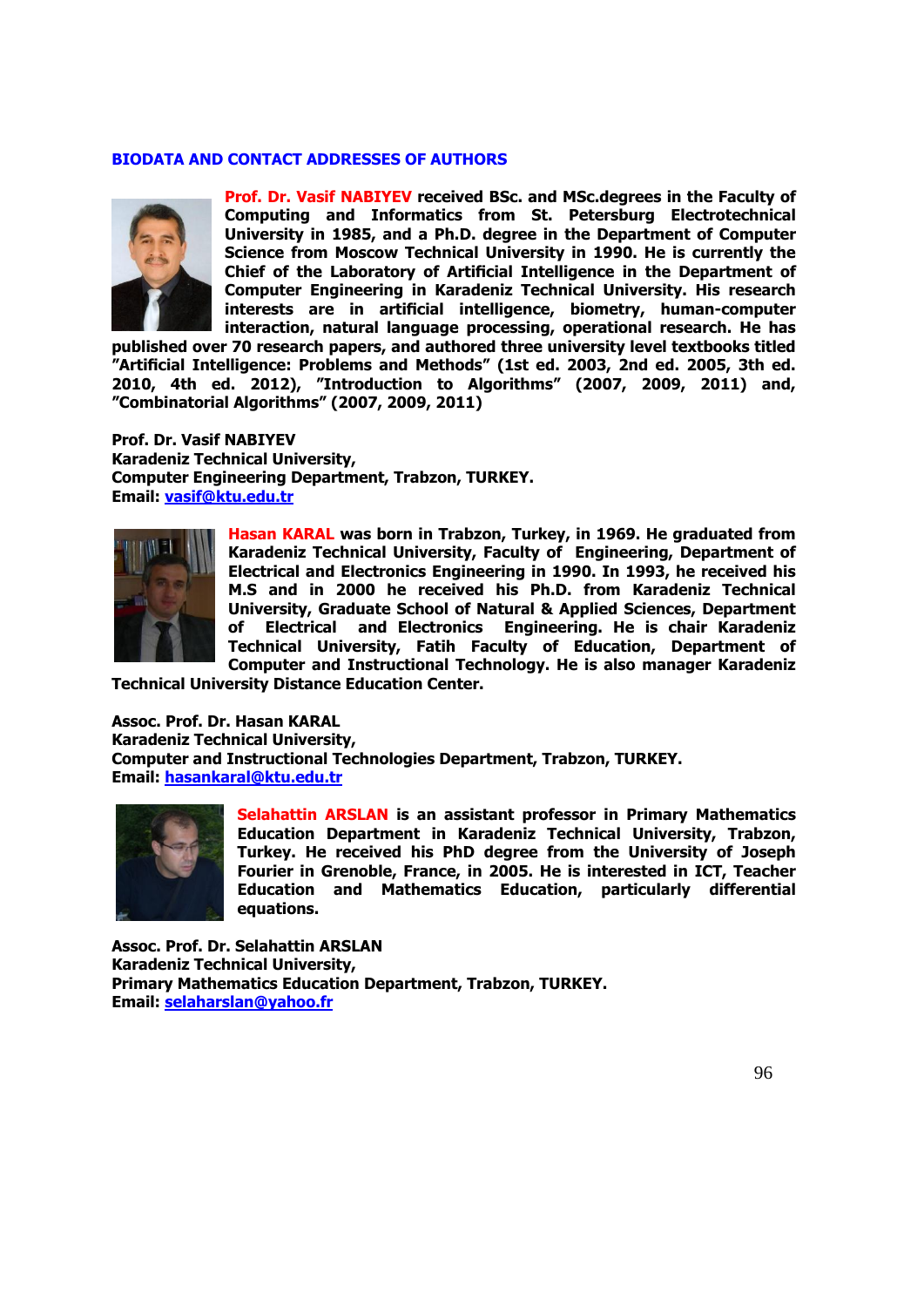

**Ali Kürsat ERUMIT was born in Samsun, Turkey. He received the B.Sc. and M.Sc. degrees in Computer Education from Gazi University (KTU) in 2003 and 2007, respectively.. He is PhD student at institute of education sciences at KTU now. Currently, he is also a lecturer in the Department of Technical Programming at Besikduzu Vocational School at KTU. His major research interests are in artificial intelligence, distance education, fuzzy logic, and intelligent systems in mathematics education.**

**Lecturer Ali Kürsat ERUMIT Karadeniz Technical University, Beşikdüzü Vocational School, Trabzon, TURKEY. Email: [kerumit@ktu.edu.tr](mailto:kerumit@ktu.edu.tr)**



**Ayça CEBI is a research assistant in Distance Education Centre at Karadeniz Technical University. She is currently a Ph. D. student at the Department of Computer Education and Instructional Technologies, Gazi University. Her research interests are in e-learning and fuzzy logic.**

**Res. Assist. Ayca CEBI Karadeniz Technical University, Computer and Instructional Technologies Department, Trabzon, TURKEY. Email: [aycacebi@ktu.edu.tr](mailto:aycacebi@ktu.edu.tr)**

### **REFERENCES**

**Baykul, Y. (2004). Teaching Mathematics In Primary Education. Ankara: PegemA** 

**Ben-Hur, M. (2006). Concept-rich mathematics instruction: building a strong foundation for reasoning and problem solving, Association for supervision and curriculum development, Alexandria, VA.**

**Cai, J. (2003). Singaporean student's mathematical thinking in problem solving and problem posing: An exploratory study. International journal of mathematical education in science and technology, 34(5), 719-737. DOI: 10.1080/00207390310001595401**

**Chiu, M., Robert M. Klassen R. M. (2008). Relations of mathematics self-concept and its calibration with mathematics achievement: Cultural differences among fifteenyearolds in 34 countries, Science direct learning and instruction, 20(1), 2-17.**

**Cohen, L. &Manion, L. (2000). Research methods in education. New York: Routledge.**

**De Corte, E. (2004). Mainstreams and perspectives in research on learning (mathematics) from instruction, Applied psychology, 2(53), 279-310. DOI: 10.1111/j.1464-0597.2004.00172.x**

**Glesne, C., & Peshkin, A. (1992). Becoming qualitative researchers: An introduction. White plains, NY: Longman.**